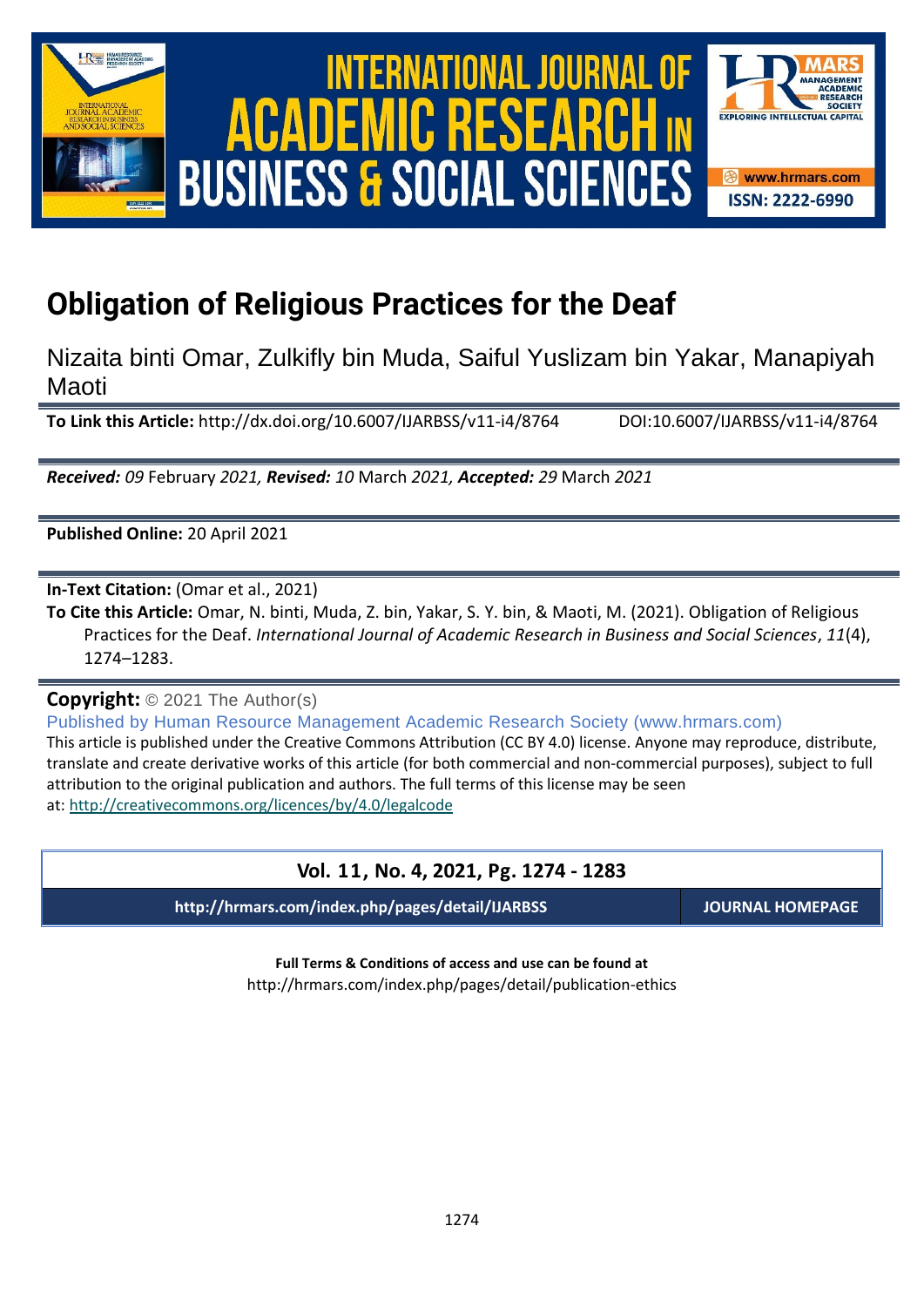

# International Journal of Academic Research in Business and Social Sciences **Vol. 1 1 , No. 4, 2021, E-ISSN: 2222-6990 © 2021 HRMARS** ACADEMIC **BUSINESS & SOCIAL SCIEN**

SOCIETY

**EXPLORING INTELLECTUAL CA** 

**<sup>❸</sup>** www.hrmars.com **ISSN: 2222-6990** 

# **Obligation of Religious Practices for the Deaf**

# Nizaita binti Omar

Faculty of Islamic Contemporary Studies, Universiti Sultan Zainal Abidin (UniSZA) Email: nizaitaomar@unisza.edu.my

# Zulkifly bin Muda

Fatwa Department of Terengganu, Centre of Islamic Affair, Kuala Terengganu Email: zulmuda66@gmail.com

# Saiful Yuslizam bin Yakar

Faculty of Islamic Contemporary Studies, Universiti Sultan Zainal Abidin (UniSZA) Email: saifulahyuslizam@gmail.com

# Manapiyah Maoti

Academy of Islamic and Arabic Studies, Princess of Naradhiwas University Email: maoti pnu@yahoo.co.th

# **Abstract**

Persons with disabilities are those who have long-term physical, mental or intelectual disabilities that may hinder them to give full and effective participation within a society. The hearing impaired are one of them with a specific incapacity of hearing. They refer to a community with hearing loss of above 90 dB. At this level, they would need hearing aids or a mastery in sign language. Religious life is important to every living individual. It is a powerful catalyst for human beings to grow spiritually, physically and intellectually, and acts as a control force in their thoughts and actions. An individual who possesses high religious knowledge will adapt an organized and committed routine in their religious practices, thus resulting in strong work ethic, high family responsibilities and great quality of life. The question here is, do those categorized as hearing impaired have any obligation or duty to perform religious practices? This paper will analyze this matter based on the research done. **Keywords:** Persons with Disabilities, Hearing Impaired, Obligation, Religion, Quality of Life.

# **Introduction**

Physically, persons with hearing impairment are no different from others. Their hidden disability is what makes them isolated in terms of interaction and communication that often get diverted from them (Zaharah, 2002). They are even more unfortunate than those of other disabilities since they lack verbal interaction with people. Sign language is the only medium that can help with this interaction. However, with it not being widely known and mastered, it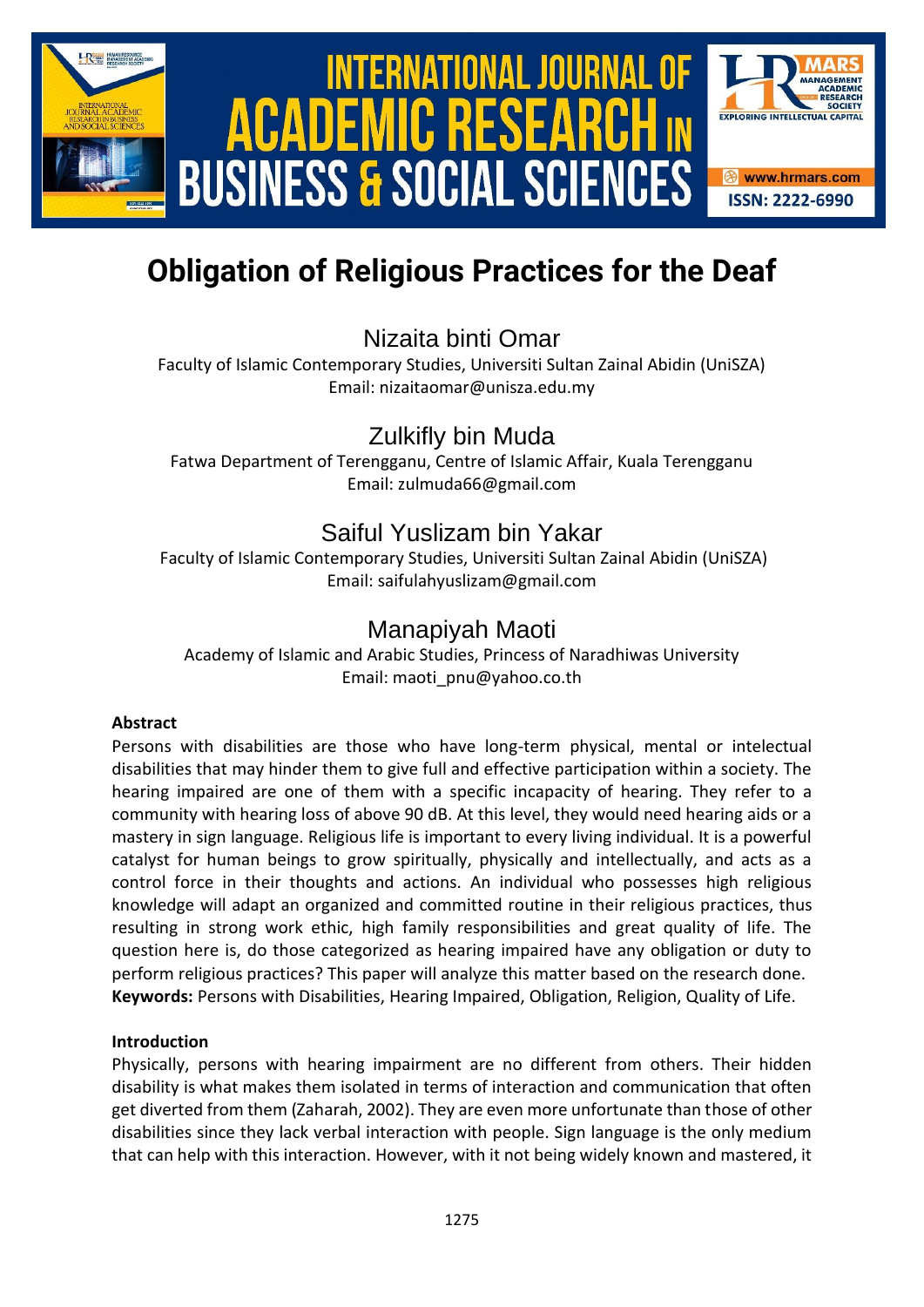**Vol. 1 1 , No. 4, 2021, E-ISSN: 2222-6990 © 2021 HRMARS**

is still obscure on how this issue of isolation can be overcome so their rights as human beings and citizens would not be compromised.

Religious development is a comprehensive, integrated and balanced development. It involves every physical and spiritual aspect of one's life, stemming from his practices as a servant of Allah (Syukri, 2014).

### **Problem Statement**

Religion is an important aspect within every individual, including those with disabilities. It is a powerful catalyst in strengthening the spiritual, emotional, physical, and intellectual features of an individual. Living an ideal religious life leads to moderation of thoughts and actions. Life becomes more orderly, resulting in more commitment in religious practices and activities, more self-awareness, higher work motivation, more responsibility towards family, and higher drive to improve own life (Harris & Enfield, 2003; George et al., 2000; Ayad, 2012; and Jones, 2016). Religious practices are a part of the manifestation of religion and belief of a person. In the Islamic context, religious practices must be the ones that stem from the Islamic law.

In society today, the hearing impaired or the deaf are often marginalized compared to those of other disabilities. They isolate themselves and they prefer to socialize only within their community, and this causes them to miss out on spiritual development (Zalilah, 2010). They tend to be in a solitary state due to their disability of communicating through regular means. This disability of hearing sound and interacting verbally impedes them from presenting and receiving information (Abdullah, 2002). The reality faced by the hearing impaired with their disability affects their communication with others on all matters including religion. This is what causes some people to presume that the religious obligation for the deaf is no longer valid and their status as mukallaf is dissolved.

In Malaysia, the statistics from the Department of Social Welfare show that citizens with hearing impairment reaches 43,788 in 2011 (as shown in Table 1). This is gathered based on their registration to the department. In the previous year, there are 39,824 of the hearing impaired registered with 23,693 of them are Malays (as shown in Table 2). If the definition of a Malay in Article 160 of the Constitution of Malaysia is employed here (Abdul Aziz & Farid Sufian, 2004), it then also represents the number of those who were Muslims.

| able 1. Registration of Persons with Disabilities by Type or Disabilities, 2011 |         |  |  |  |  |  |
|---------------------------------------------------------------------------------|---------|--|--|--|--|--|
| <b>Type of Disabilities</b>                                                     | Number  |  |  |  |  |  |
| Visual impairment                                                               | 31,924  |  |  |  |  |  |
| <b>Hearing impairment</b>                                                       | 43,788  |  |  |  |  |  |
| Physical disabilities                                                           | 123,346 |  |  |  |  |  |
| Learning disabilities                                                           | 134,659 |  |  |  |  |  |
| Speech impairment                                                               | 725     |  |  |  |  |  |
| <b>Mental disabilities</b>                                                      | 8,927   |  |  |  |  |  |
| Others                                                                          | 15,834  |  |  |  |  |  |
|                                                                                 |         |  |  |  |  |  |

Table 1: Registration of Persons with Disabilities by Type of Disabilities, 2011

Source: Statistics of the Department of Social Welfare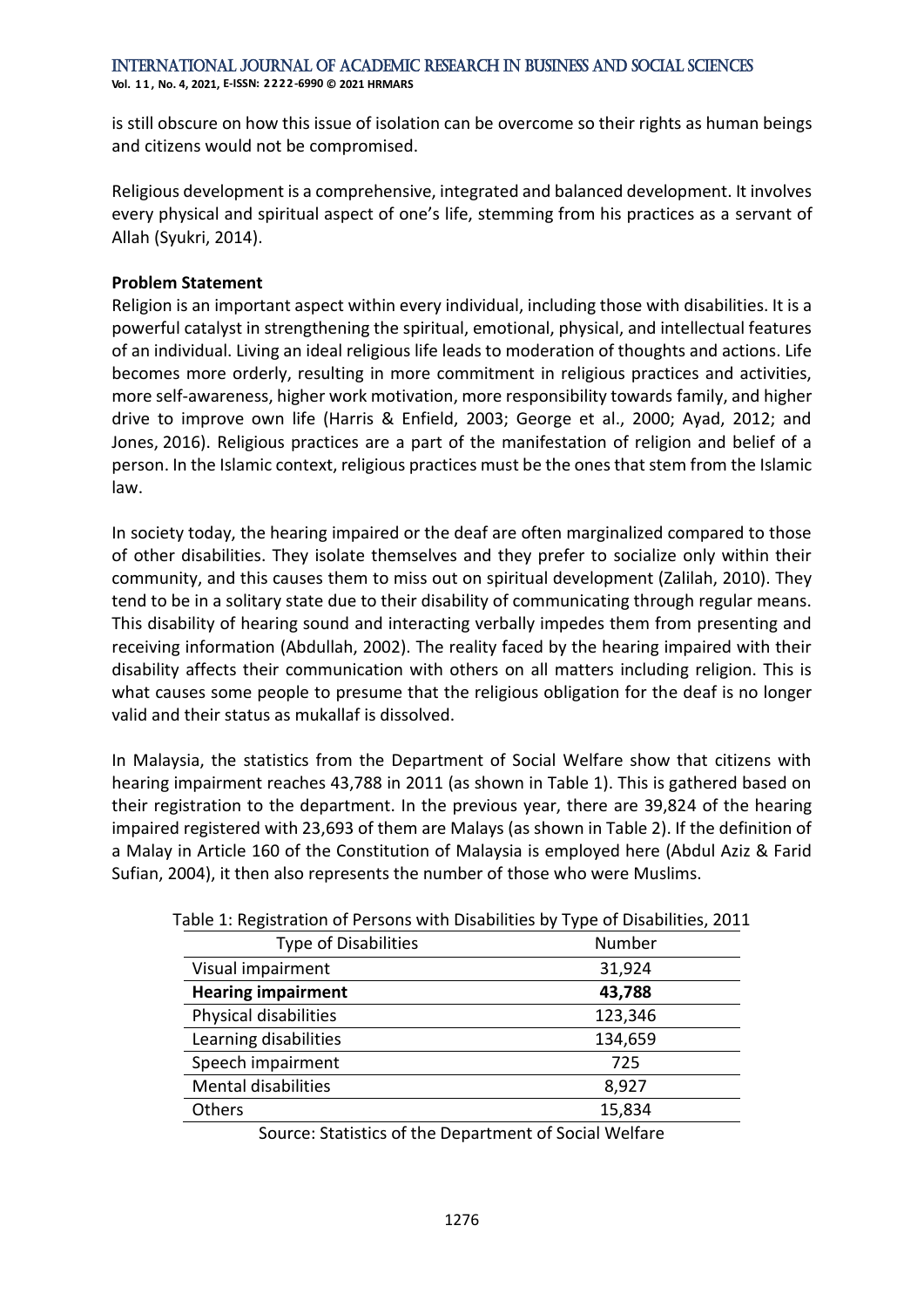#### International Journal of Academic Research in Business and Social Sciences **Vol. 1 1 , No. 4, 2021, E-ISSN: 2222-6990 © 2021 HRMARS**

| <b>Ethnicity</b>         |              | <b>Number</b> |  |  |  |  |  |
|--------------------------|--------------|---------------|--|--|--|--|--|
| <b>Malay</b>             |              | 23,693        |  |  |  |  |  |
| Chinese                  |              | 9,423         |  |  |  |  |  |
| Indian                   |              | 3,505         |  |  |  |  |  |
| Natives of the Peninsula |              | 77            |  |  |  |  |  |
| Natives of Sabah         |              | 2,063         |  |  |  |  |  |
| Natives of Sarawak       |              | 668           |  |  |  |  |  |
| Others                   |              | 395           |  |  |  |  |  |
|                          | <b>Total</b> | 39,824        |  |  |  |  |  |

Table 2: Registration of Persons with Hearing Impairment by Ethnicity, up until 2010

Source: Statistics of the Department of Social Welfare

### **Literature Review**

There are several researches done on issues the hearing impaired face in Malaysia. One of them is by Siti Ramna (2018) who focuses on the challenges and obstacles encountered by them, with the prominent issue being communication with family and community who are not familiar with the sign language. This affects their education as well when most teachers, especially those who teach Islamic Studies, are incompetent in communicating with students with hearing impairment. Norakyairee (2019) in his writing also expresses his concern on teaching and learning approaches for the subject of Islamic Studies escpecially to students with special needs that still seem weak and need to be seriously handled. In addition, Nik Hassan (2016) finds that programs of religious studies that are held for the hearing impaired today still mostly depend on the instructors' competency on sign language without the provision of relevant technological equipments. All these difficulties bring ineffectiveness to their learning which then lead to them failing to live a religious life, thus getting involved with immoral acts (Nur Salimah, 2011).

There are also a number of studies done on the level of religion and *da'wah* among the hearing impaired. A study by Abd Hakim (2018) reveals that the hearing impaired are among those who are spiritually behind. This is inferred based on their achievement in the subject of Islamic Studies through formal assessments. Their level of religious knowledge is also weak and most of them do not perform religious practices in the correct manner. This is supported by Mohd Huzairi (2019) whose study shows that knowledge on *fardhu ain* (obligatory acts) among the students with hearing impairment is poor. The statistics of the results of Penilaian Menengah Rendah (*Lower Secondary Assessment*) in Terengganu in 2016 confirms this assertion.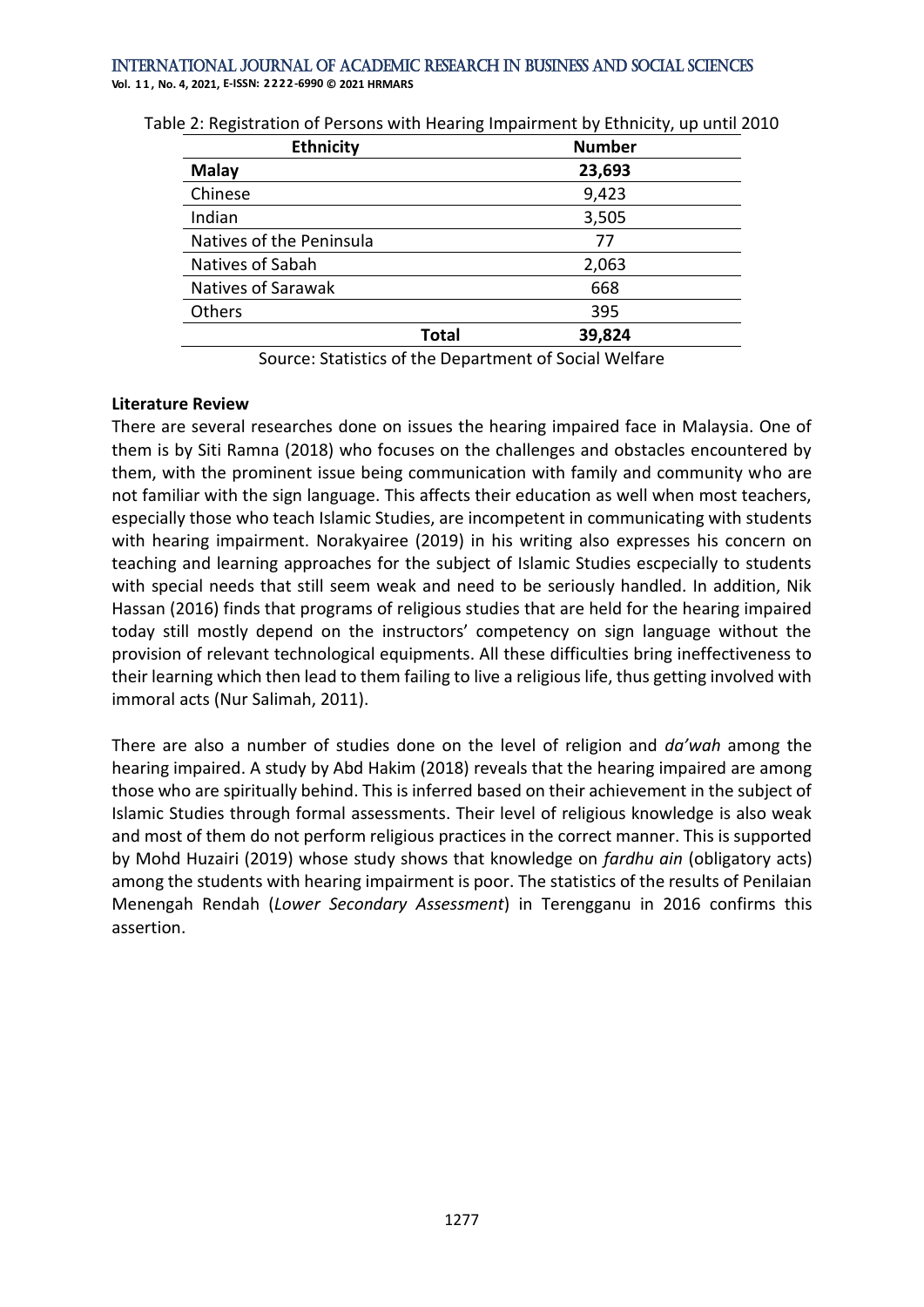**Vol. 1 1 , No. 4, 2021, E-ISSN: 2222-6990 © 2021 HRMARS**

Table 3: Results of Penilaian Menengah Rendah (*Lower Secondary Assessment*) in Terengganu, 2016

\*Subject: Islamic Studies This study will utilize previous studies in an attempt to address the presented issues. They need to be given special attention and care by all parties, including parents, teachers, society, and the authorities, particularly the Malaysian Ministry of Education (Abd Hakim, 2018).

## **Research Methodology**

In general, this research uses the methodology of library research with qualititative approach of both exploratory and descriptive. Exploratory approach uses the formula of investigative focus to give a clue on necessary identified results (Sabitha, 2005). This research applies the content analysis technique in examining the data, taken from journals, seminar proceedings, scientific magazines, printed media, electronic media, internet and others.

This research uses descriptive approach which is very selected issue is analyzed, explained, argued and reviewed by the researcher to obtain a verdict that is relevant and fitting with the Islamic law and capable of giving the best solution to the issues encountered. Data are then processed, organized and analyzed until conclusion is reached.

|     | <b>SUBJECT</b> | NO. OF<br><b>STUDENTS</b> | A   |      | B   |      |             |      | D   |      | Е              |      | F   |       |
|-----|----------------|---------------------------|-----|------|-----|------|-------------|------|-----|------|----------------|------|-----|-------|
| NO. |                |                           | NO. | %    | NO. | %    | NO.         | %    | NO. | %    | NO.            | %    | NO. | %     |
| 1   | BM (T)         | 19                        | 0   | 0.0  | 0   | 0.0  | 0           | 0.0  | 0   | 0.0  | 4              | 21.1 | 15  | 78.9  |
| 2   | BI(T)          | 19                        | 0   | 0.0  | 0   | 0.0  | $\mathbf 0$ | 0.0  | 0   | 0.0  | 2              | 10.5 | 17  | 89.5  |
| 3   | SEJ            | 19                        | 5   | 26.3 | 7   | 36.8 | 3           | 15.8 | 2   | 10.5 | 0              | 0.0  | 2   | 10.5  |
| 4   | <b>GEO</b>     | 19                        |     | 36.8 | 8   | 42.1 | 1           | 5.3  | 0   | 0.0  | 1              | 5.3  |     | 5.3   |
| 5   | $PI^*$         | 19                        | 0   | 0.0  | 0   | 0.0  | $\mathbf 0$ | 0.0  | 0   | 0.0  | $\overline{3}$ | 15.8 | 16  | 84.2  |
| 6   | <b>MAT</b>     | 19                        | 0   | 0.0  | 0   | 0.0  | 0           | 0.0  | 3   | 15.8 | 5              | 26.3 | 11  | 57.9  |
| 7   | SN             | 19                        | 0   | 0.0  | 0   | 0.0  | $\mathbf 0$ | 0.0  | 0   | 0.0  | 0              | 0.0  | 19  | 100.0 |
| 8   | KH(T)          | 11                        | 0   | 0.0  | 0   | 0.0  | 6           | 54.5 | 5   | 45.5 | 0              | 0.0  | 0   | 0.0   |
| 9   | KH(E)          | 8                         | 0   | 0.0  | 1   | 12.5 | 3           | 37.5 | 2   | 25.0 | 2              | 25.0 | 0   | 0.0   |

## **Findings and Research Discussion**

Following are the detailed reviews on laws regarding the obligation of religious practices for the hearing impaired.

# **Status of the Hearing Impaired from the Islamic Perspective**

Islam is a religion of nature that is aimed to satisfy all human needs and desires. Every person deserves to adapt Islam as their way of life. Islam never divides its people based on their physical abilities. This is as emphasized by the Prophet:

"Indeed, Allah never judges you based on your appearance and property, but on your heart and actions."

Narrated by Muslim and Ibnu Majah

From the hadith above, it is clear that those with physical disabilities such as the hearing impaired deserve similar honour and status as others. As Islam grants a very high status to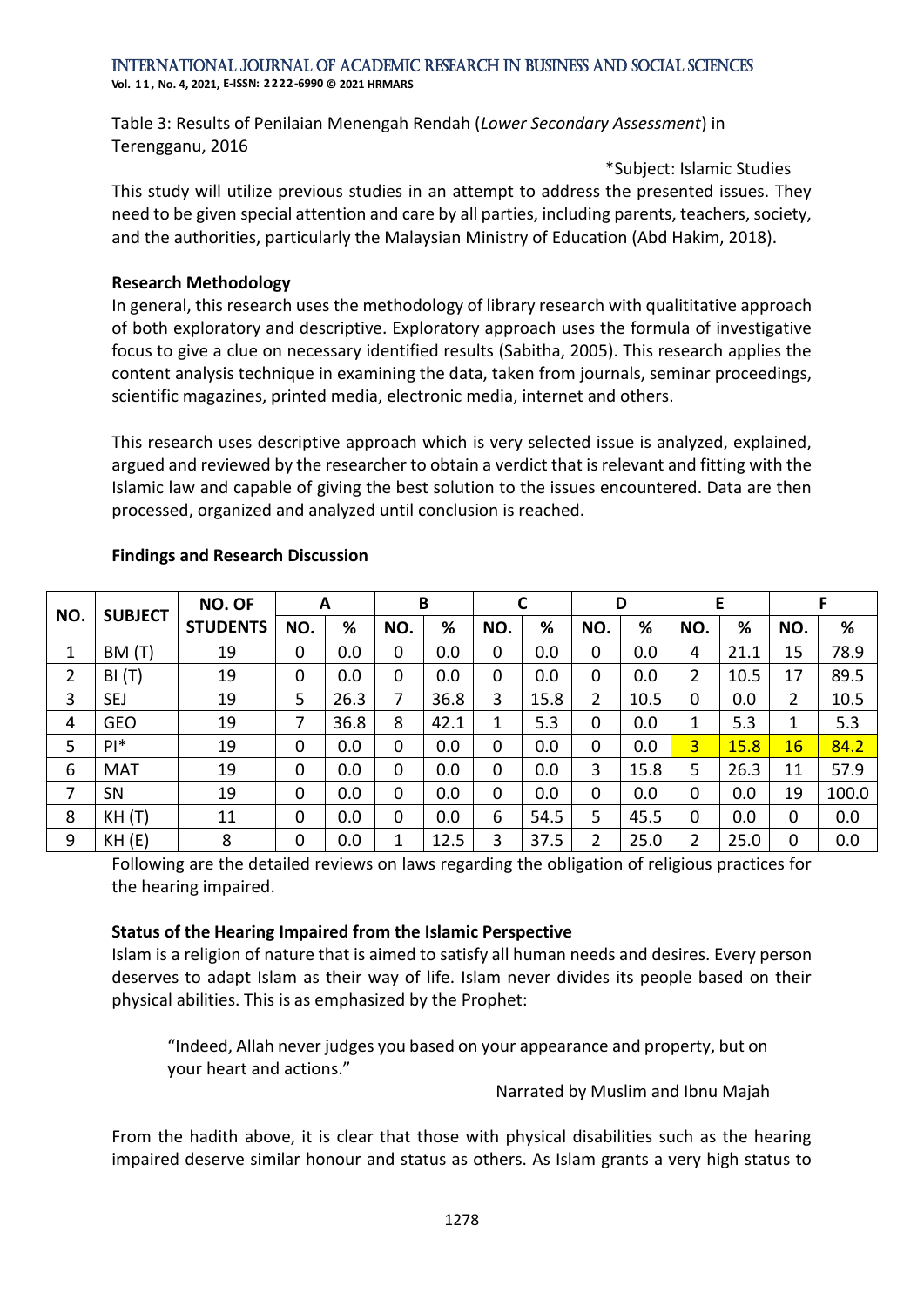**Vol. 1 1 , No. 4, 2021, E-ISSN: 2222-6990 © 2021 HRMARS**

those who are pious, the efforts to earn the piety are demanded to all Muslims including the physically disabled. This is as stated in the al-Quran:

"Verily the most honoured of you in the sight of Allah is (he who is) the most righteous of you."

Al Hujurat: 13

Islam also cherishes activities that have to do with seeking knowledge, be it done by a normal Muslim or a disabled Muslim. Effective knowledge seeking will only be achieved through the process of learning. It is demanded in Islam as stated in a *hadith*:

"Seeking knowledge is obligated to every Muslim."

Narrated by Ibnu Majah

Learning and acquiring knowledge are one of the basic human rights. In Islam, persons with disabilities are individuals whose rights to knowledge can never be denied. It was once narrated that one day, the Prophet who was occupied with the d*a'wah* (preaching) to the Quraysh leaders, was approached by Abdullah bin Ummu Maktum who was visually impaired. Seeing Abdullah, the Prophet turned his face away from him to focus on the leaders. Upon this occasion, Allah revealed verses 1 to 11 from Surah 'Abasa, stating that:

"He (Prophet Muhammad) frowned and turned away because there came to him the blind man (interrupting). But what could tell thee but that perchance he might grow (in spiritual understanding)? Or that he might receive admonition, and the teaching might profit him? As to one who regards himself as selfsufficient, to him dost thou attend. Though it is no blame to thee if he grows not (in spiritual understanding). But as to him who came to thee striving earnestly, and with fear (in his heart), of him wast thou unmindful. By no means (should it be so)! For it is indeed a message of instruction."

Although the occasion above is about a visually impaired person, it can be generalized to those with other disabilities as well. This is in line with the method that is employed by most scholars of hermeneutics which is *al ibratu biumum allafaz la bi khususi sabab* (moral is perceived with a general conception, not in the specific reason of a verse's revelation) (Muhammad Abu Shahbah, 1992). We can conclude from the revelation above that the hearing impaired who are Muslims can in no way be denied of the obligation of seeking knowledge and understanding the religion. There is no exception for them in executing the obligation and performing religious practices as stated in the al-Quran.

# **Definition of** *taklif* **and its conditions**

According to Umar (2005), the word taklif comes from an Arabic word which means a responsibility or obligation to do something that is originally a burden or a difficulty. It can also be defined as an order or command to perform something difficult.

There are three creatures whose *taklif*s are accepted by Allah which are angels, men and jinn. However, not all men are accountable with it. Men who are considered *mukallaf* (accountable one) are only those who are mature (have hit puberty), sane and informed of the teaching of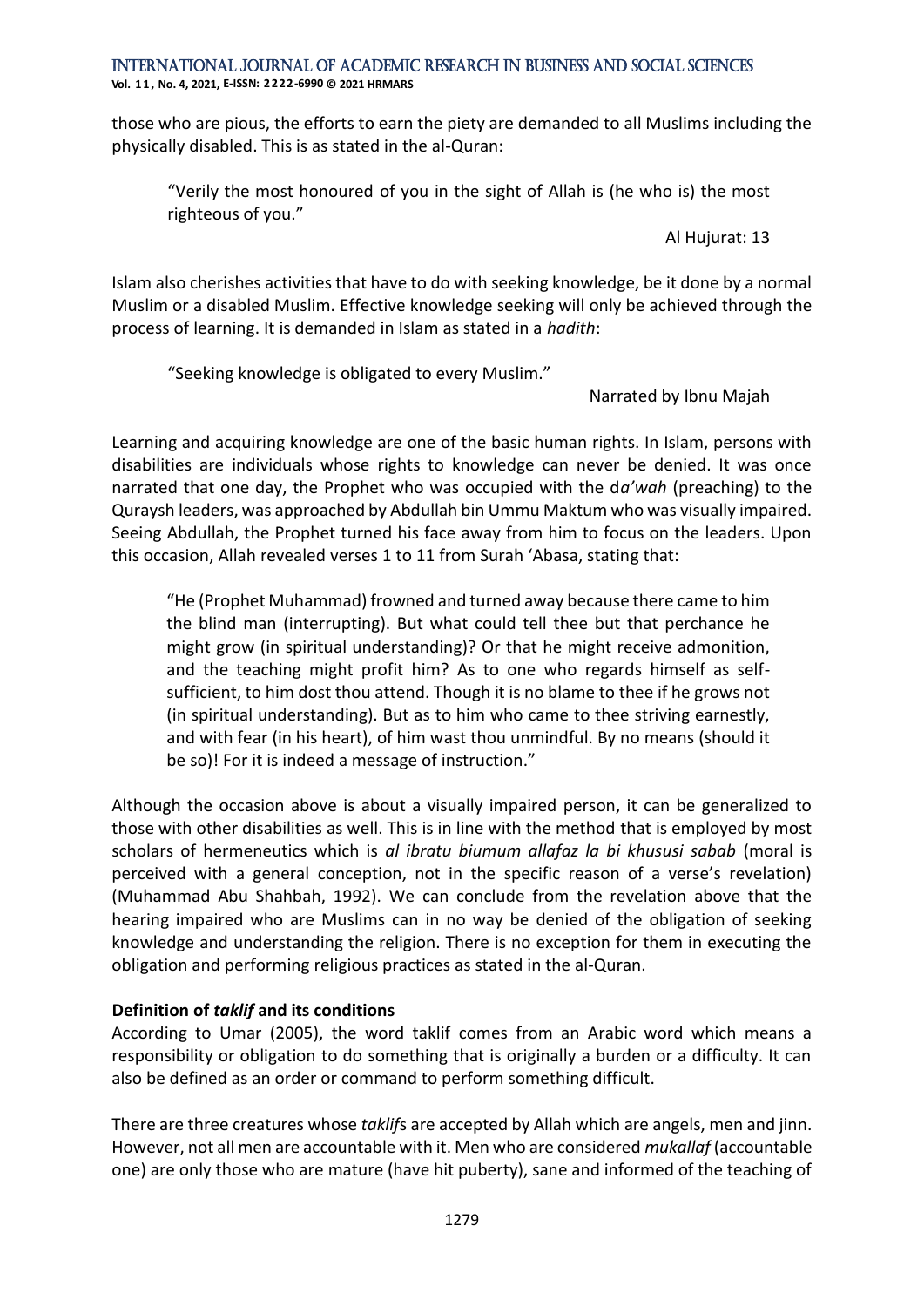**Vol. 1 1 , No. 4, 2021, E-ISSN: 2222-6990 © 2021 HRMARS**

Islam. Islamic scholars agreed that every command of Allah is only applicable to creatures of sound mind, as stated in a hadith:

"Records of sins are lifted from three groups of men: the insane until they recover, the asleep until they are awake and children until they dream."

(Narrated by Abu Daud from Aisha)

On that account, it is safe to conclude that those who are insane, asleep and immature (have not reached puberty) are excluded from the category of *mukallaf* for the absence or lack of sanity. They might have basic judgement on the context of a verse but they would not be able to provide a deep insight in it. They would not be able to differentiate a command from a prohibition and rewards from sins. They can be equated with immature children who do have an understanding of something, yet it is not complete (Umar, 2005). Hence, based on the hadith above, the hearing impared, specifically the deaf, are not exempted from *taklif* as long as they are sane and mature since they can still understand the verses of command and prohibition though the sign language.

There are still questions about the dilemmas that persons with hearing impairment might face in their process of understanding religion. The common issues are typically related to the effectiveness of communication in the teachings of obligatory acts (prayers, fasting, pilgrimage, etc.), the translation of al-Quran, listening to Friday sermons, performing hajj (pilgrimage) in Mecca and other practices that involve verbal interaction that do not only concern them as the receiver but also religious members as the explainer.

Generally known, the hearing impaired can still interact and communicate using the sign language, so there should be no restriction for them to learn and study about Islam as long as they are of sound mind. Possessing sanity of mind means having the same responsibility as other Muslims. Thus, having a hearing impairment alone without losing any mental capability does not abolish a person's *taklif* or obligation to perform religious duties.

The status of the hearing impaired as *mukallaf* is established based on the fatwa agreed by Islamic jurists. Among them is Aziz (1992), who affirmed that even if a person is deaf and mute at the same time, or deaf and blind at the same time, he is still considered *mukallaf* within the scope of his capabilities (for he might not be capable to understand to the fullest extent the teaching of Islam). The fact that he is still capable of understanding Islam by certain means deems him as *mukallaf*.

# **Religious Practices for the Hearing Impaired**

The basis of religious practices, such as prayers, for individuals who cannot hear and say words is observing and following others'movements. They are demanded to perform the acts based on their capabilities as Islam never intends to burden its people in any way.

The general formula in Sharia is he who is not capable of performing an obligatory act will have the obligation lifted from him, although he is still required to execute it according to what he is capable of. This is based on the following verses: "So fear Allah as much as ye can."

At-Taghabun: 16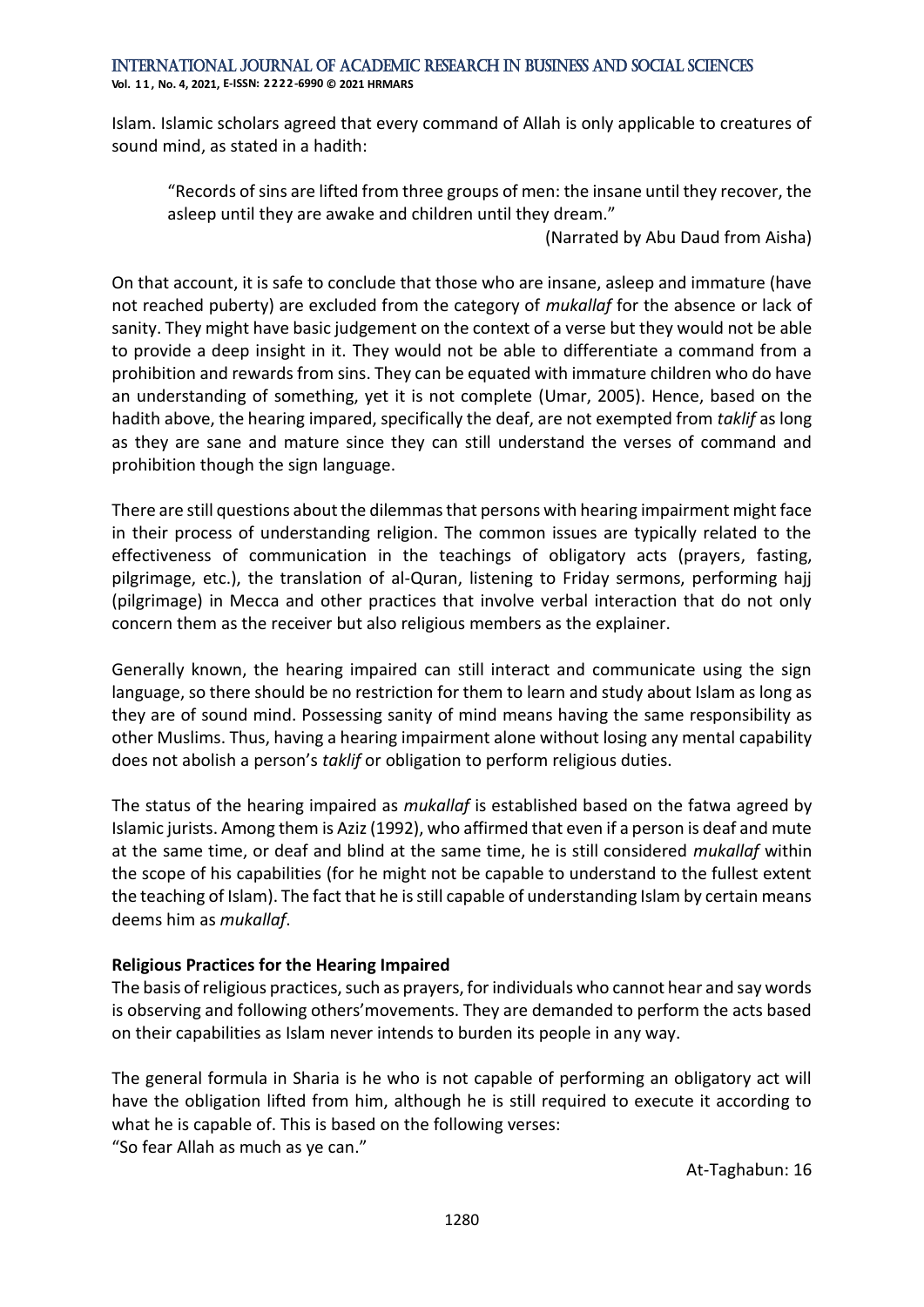**Vol. 1 1 , No. 4, 2021, E-ISSN: 2222-6990 © 2021 HRMARS**

"On no soul doth Allah place a burden greater than it can bear."

Al-Baqarah: 286

"Allah doth not wish to place you in a difficulty."

Al-Maidah: 6

"Allah intends every facility for you; He does not want to put you to difficulties."

Al-Baqarah: 185

A hadith from the prophet stated that:

"When I command an affair, do it according to your ability."

(*Muttafaq 'alaih*)

Based on the justification above, it can be concluded that for those who cannot hear and speak, ergo cannot read, it is lifted from them the obligation to perform acts that involve reading and reciting. For example, the way they perform their prayers would be different from others for they cannot recite al-Fatihah which is one of the requirements for a complete *salah* (prayer). How are they going to read and memorize al-Fatihah if they cannot listen and vocalize the verses, even the letters?

This, nonetheless, is not a big issue since the concept of a prayer in terms of its meaning, requirements, and obligation can be taught to the hearing impaired using the sign language. Al-Fatihah, for instance, can be learned and read non-verbally, and if it is still impracticable, they are allowed to just mime some *zikr* during the period of the al-Fatihah recitation. If they still cannot do it, they can just stay silent during the interval (Al-Sharqawi, n.d.).

However, those with hearing impairment should not take the easy way out and be content with mere mention of Allah as a substitution of al-Fatihah in the prayers as explained above. They should still attempt to improve and correct their religious acts as well as their general Islamic knowledge.

# **Obligation of Spreading Islam to the Hearing Impaired**

Islamic missionaries need to put the hearing impaired as one of their targets to spread Islamic teaching to. They are entitled to knowledge and guidance as much as people with no disability are. They deserve to find their ways to the right path and savour the sweetness of faith. However, these ways would mostly be closed if the missionaries are not well-prepared with appropriate skills, plans and drive. *Sirat al-Mustaqim* or the straight path, i.e. Islam, is the ultimate goal that must be achieved by every Muslim, as stated in the al-Quran.

It is in fact harder to spread knowledge or even just to interact to individuals with hearing impairment compared to those who are normal but this should not be made an excuse or an issue to abandon and not carry out our duty as Muslims to share knowledge to them. It is true that they are somewhat different from others, but with assistive devices that are widely available today and skills such as sign language, it is possible for Islamic missionaries with high commitment and full participation to reach to them so they would not be left in ignorance (Zaydan, 1976).

Fathi Yakan (2001) also agrees that those with physical disabilities should be included in activities of preaching and spreading knowledge just like any normal person is. They must be educated, guided and informed of religious teachings until they do what is obliged to them and avoid what is forbidden since they too are considered *mukallaf* and should be compelled to Islamic law (Ibn Aqil, 1958).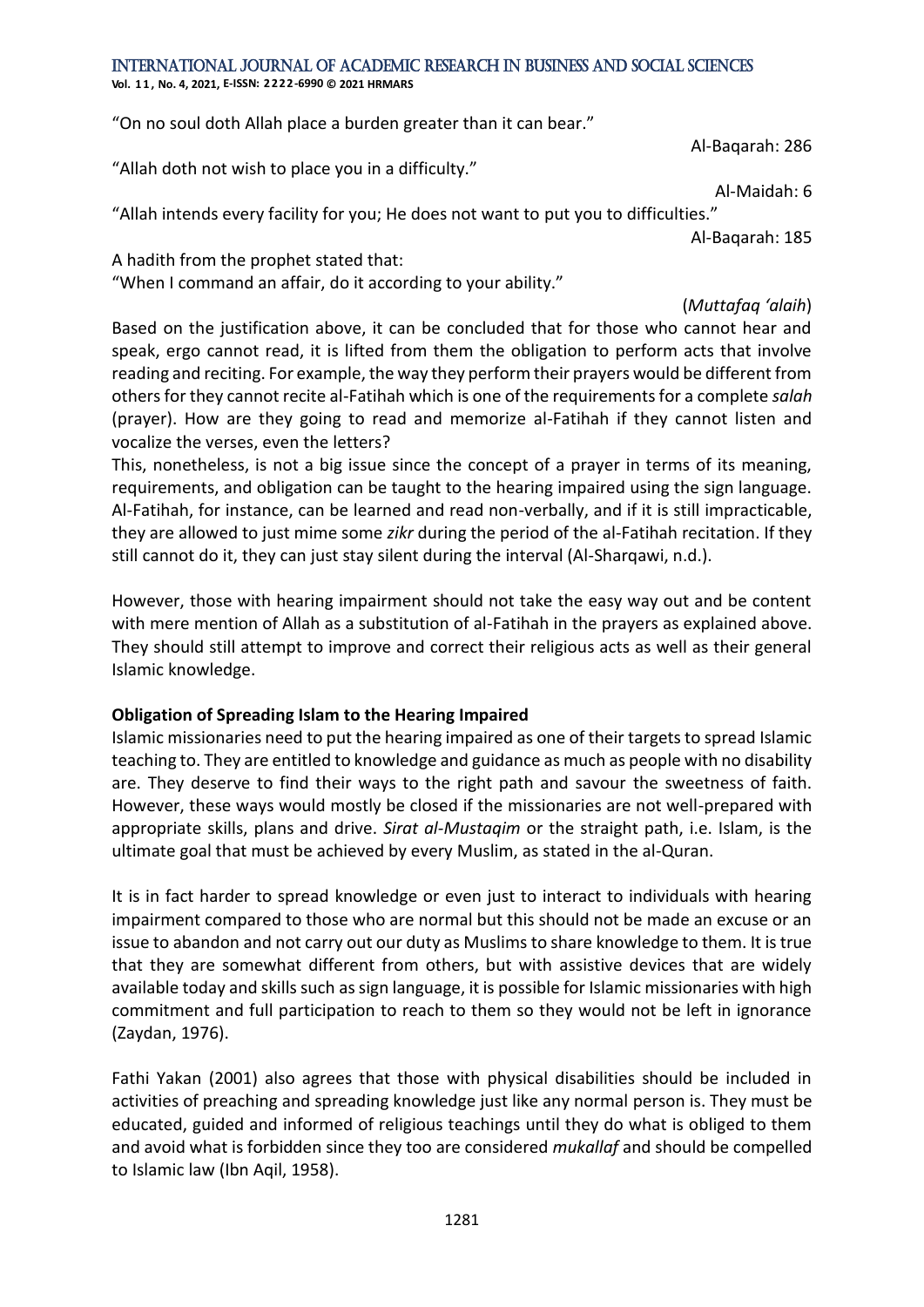Futhermore, these days, external influences give a lot of negative impacts to the youth. Promiscuity and substance abuse are two of the most common issues for teenagers today. Openness of the modern world adds fuel to the fire of their curiousity and sparks their association to the negative behaviours.

In the effort of changing men to the better, we need to remind and advise them as well as exemplify good and proper behavior. This should apply those with hearing impairment as well. It is frequently heard that they tend to act against the Islamic law, and we should ask ourselves why it happens. Is it because of their ignorance of the law? If so, it is safe to assume that there is not enough transfer of knowledge taken place from us, specifically the Islamic missionaries, to them. This is worrying since faith and knowledge are what guide and hinder us from slipping into the acts that are against the Sharia.

## **Conclusion**

Every Muslim is given a responsibility for their actions that will be disputed in the hereafter. This applies to the hearing impaired as well. They are not in any way exempt from the obligations of Islam. However, they are given flexibility to execute the obligations, especially the obligatory acts like prayers and al-Quran recitation, according to their capabilities. Discussion among the Islamic jurists clearly arbitrates that they still have the obligation of living a religious life and performing religious practices but within the limit of their capabilities.

To help them go through this obligation, all parties should have a sense of responsibility to facilitate their journeys as this is a part of our *da'wah* to them. We should keep navigating until we discover the best method(s) that we can use to get the optimum effectiveness in reaching out and transferring knowledge to them. This is in accordance with the *fiqh* concept which is "if an obligation is not complete without it, then it becomes obligatory" (Taqiuddin, 1997).

### **Acknowledgement**

Highest appreciation is given to Universiti Sultan Zainal Abidin for the sponsor provided for this research through the Translational University Grant (TUG) UniSZA/TUG/2019/03 (R0063). This is the first research done since the grant started.

### **Corresponding Author**

Nizaita Omar

Faculty of Islamic Contemporary Studies, Universiti Sultan Zainal Abidin (UniSZA), Gong Badak Campus, 21300 Kuala Nerus, Kuala Terengganu, Terengganu, Malaysia. Email: nizaitaomar@unisza.edu.my

### **References**

Al Quran

Akta Orang Kurang Upaya 2008. (Akta 685). Majlis Kebangsaan bagi Orang Kurang Upaya dalam Laman Web Jabatan Kebajikan Masyarakat Malaysia, Kementerian Pembangunan Wanita, Keluarga dan Masyarakat.